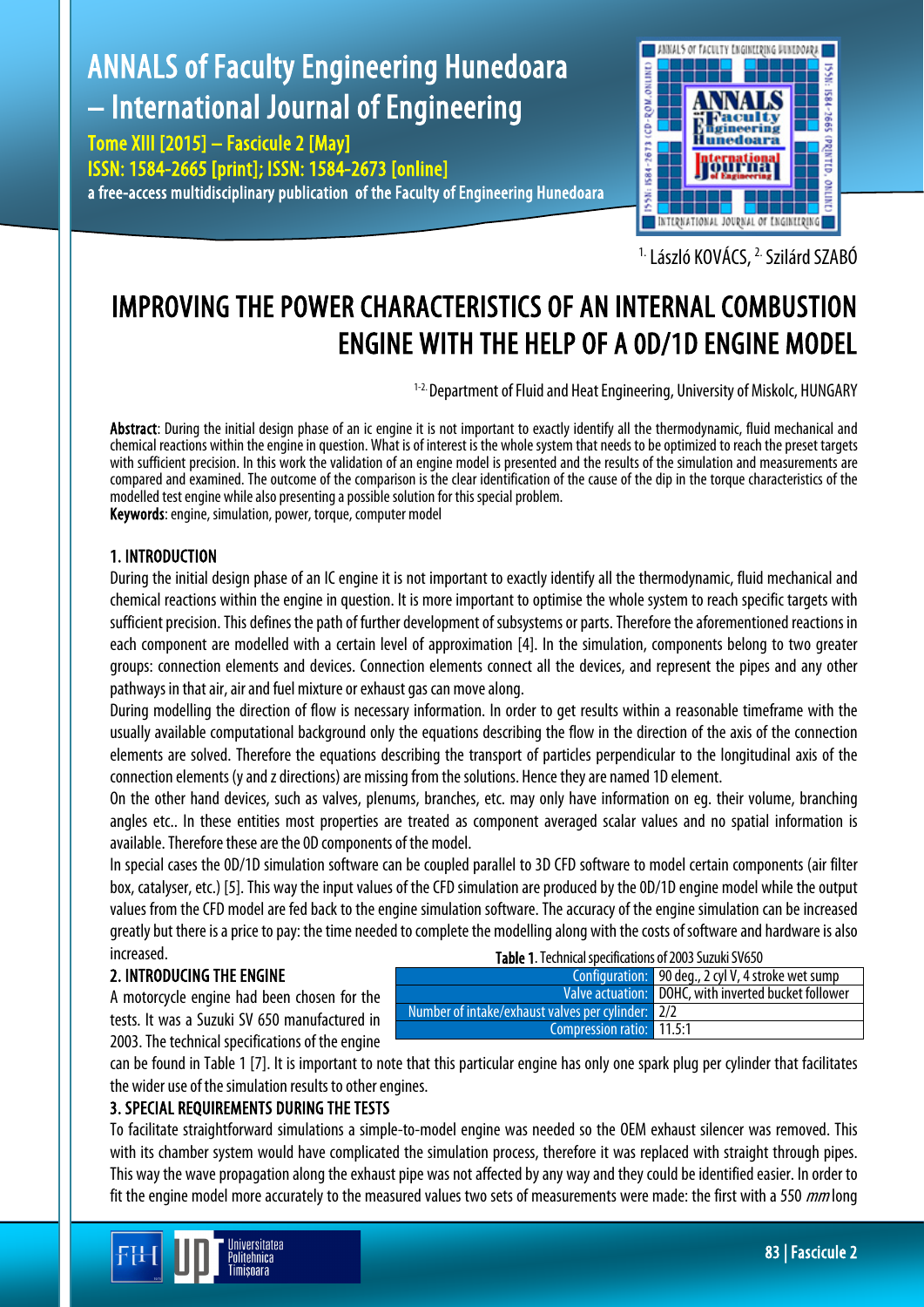exhaust collector pipe, the second with a 785 *mm* pipe. The inner diameter was 56 *mm* that connected to the original collector that had 50 *mm* inner diameter. This diameter difference proved to be useful as it generated small but significant pressure waves that lead to the final design.

## 4. RECORDING THE DATA NECESSARY TO VALIDATE THE MODEL

For registrating the engine parameters that can be used to validate the model a rolling road dynamometer was used. The actual measurements were conducted on a Superflow CycleDyn Pro (SF-250)- WynDyn 3.2 dynamometer. It has a special feature namely that the tested vehicle's air intake openings are supplied by air at a speed that would exactly correspond to the road speed of the vehicle under the test. This reproduces the actual road conditions and increases the accuracy of the test. During the tests it was considered to be fundamental to record parameters that could be compared to parameters produced by the simulation program. These were: power, torque, exhaust gas temperature in the header pipes, air-fuel ratio (lambda), wheel slip, parasitic losses in the driveline of the vehicle.

To get accurate information on the state of the engine to be tested the first recordings were taken with the OEM exhaust system in place. The collected data was corresponding well to

| <b>Table 2.</b> comparison of published and measured engine parameters |                             |          |               |                   |
|------------------------------------------------------------------------|-----------------------------|----------|---------------|-------------------|
| <b>Parameter</b>                                                       | Published manufacturer data |          | Measured data |                   |
| Power                                                                  | 54.7 kW                     | 8800 rpm |               | 54,05 kW 9250 rpm |
| Torque                                                                 | 64 Nm                       | 7000 rpm | 58.5 Nm       | 8750 rpm          |

the parameters published in the vehicle's service manual [7]. The comparison of these parameters can be found in Table 2.

The possible reason for the differences is the usually generous description of the vehicles' parameters by the manufacturers, which is a well known marketing strategy. Aside from that the test engine was assessed to be in reasonable condition to continue the validation work.

After this stage the OEM exhaust silencer was removed and replaced with the straight through pipes. As can be seen in Figure1 none of the replacement pipes improve on the peak power figures but considerably affected the midrange torque, unfortunately not for the better. This decrease in torque is worst in the range between 4200- 6000 rpm and is highlighted most with the 785 mm exhaust pipe.

### 5. STRUCTURE OF THE SIMULATION MODEL

The simulation model was built with components described in the "INTRODUCTION" section of this present paper. It looks like a network of different elements (Figure 2). Data describing the individual parts can be input through dedicated pop-up panels. This does not mean any

problem with pieces that can be measured easily in reality. These are intake and exhaust pipes, connecting rod centre to centre distance, compression ratio etc.

To define the Coefficient of Discharge of the intake and exhaust valves needed special equipment. The highest pressure ratio of this apparatus was 1,1 but the actual pressure ratios occurring across valves of internal combustion engines are much higher than this causing flows reaching sonic conditions locally. Since the value of Cd is affected by the velocity of flow the recorded discharge coefficient values were extrapolated up to a pressure ratio of 2 using a built-in target function of the simulation software [6]. The



Figure 1. Power and torque characteristics of the engine with the OEM and the two manufactured exhaust systems



Figure 2. Outlay of engine simulation model

returned result was a surface of Cd values as a function of relative valve lift and pressure ratio (Figure 3). All valve systems have two Cd surfaces: one for normal direction of flow and one for reverse flow. Normal means inflow for intake valves and outflow for exhaust valves, while reverse means outflow for intake valves and inflow for exhaust valves considering the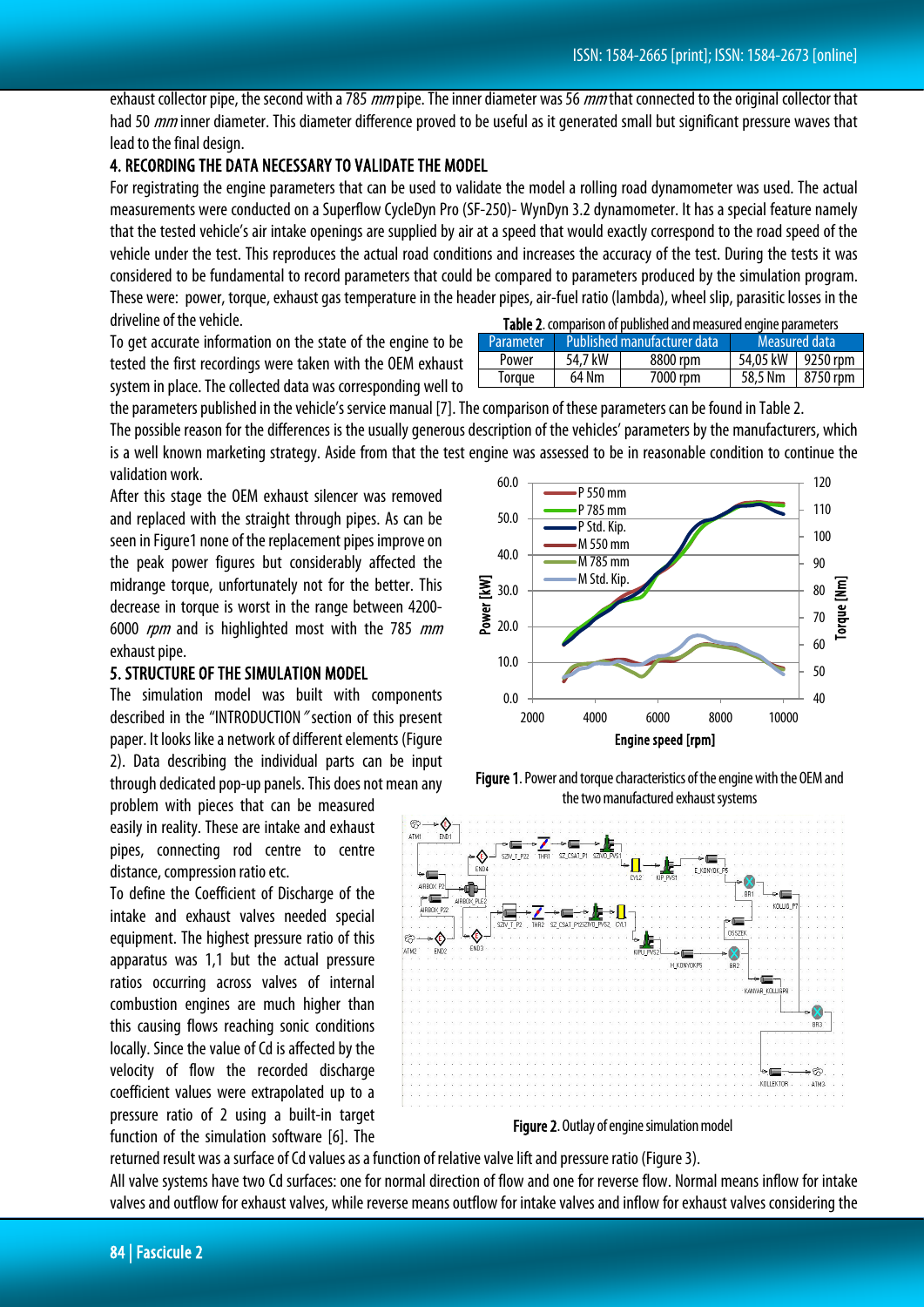cylinder as datum. These later Cd maps in the reverse direction define the amount of fresh charge escaping from the cylinders during blow back through the intake valve while at the exhaust valves the reverse Cd maps describe the amount of exhaust gas recirculated internally in the engine.

Other important parameter of valve systems is the opening and closing point of the valves relative to the momentary piston position and the actual time areas of the opening processes. Input of these parameters was only possible after the accurate measurement of the camshafts. The details of the measurement can be found in the literature [3].

The cylinders are the central parts of the model. Beside of the obvious measures and relative ignition sequence the frictional mean effective pressure (FMEP) needed to be given, too. The internal friction characteristics of the engine could not be recorded directly only the values obtained during the dyno test were available. These were masked heavily



Figure 3. Extrapolated map of Discharge Coefficient as a function of relative valve lift and pressure ratio across the valve

by the driveline losses of the vehicle therefore these were used only as base for the actual data input during the simulation runs. There is a debate in the literature on the exact shape of the frictional losses diagram: Blair [1] suggests linear increase of losses with increasing engine speed while Yagi et al [8,10] conducted researches based on motorcycle engines and suggests progressive

increase with speed. Since the test engine is a motorcycle engine the actual values used in the simulation were chosen based on the data presented in the works of Yagi et al, resulting in progressively increasing FMEP values of 0,41 *bar*@1000 rpm and 1,8 bar@10000 rpm.

### 6. RESULTS OF MODELLING

After setting up the model the fourth run produced acceptable results that quite well matched the measured power and torque characteristics of the engine. Seven more runs needed to refine the model with the 785 *mm* collector pipe to reach a maximum variation of  $\pm$  2,9 kW between measured and simulated power values. This equalled an average error of 5%, which value is considered to be sufficient precision [2] (Figure 4). The torque characteristics followed a similar nature and the average error stayed within 5% in this case as well (Figure 5).

As a check - the same way as was done in reality  $-$  the exhaust collector length was decreased to 550 mm and the model was run again. In this case the error value between simulation and measurement was 24% at 3000 rpm but at the most critical 5000 rpm the error

decreased to 1% and never exceeded 7% in average which was true for the power and also for the torque values.

In the torque curves it can be clearly seen that general trends, troughs, etc. occur at the same engine speed in the model as in the measurements. Based on this general behaviour of the simulated engine it can be concluded that the model reflects the real engine parameters with appropriate precision.

### 7. EXAMINATION OF THE MODEL

During further simulation the object was to find the reason for the great decrease in the torque between 5-6000 rpm. Using



Figure 4. Comparison of measured and simulated power curves obtained using the 785 mm exhaust pipe



Figure 5. Comparison of measured and simulated torque curves obtained using the 785 mm exhaust pipe



the possibilities of the simulation software the Delivery Ratio (DR) curves were investigated cylinder by cylinder basis. This showed that the rearward facing cylinder, which is number 1 considering the ignition sequence, has its DR far from ideal (Figure 6).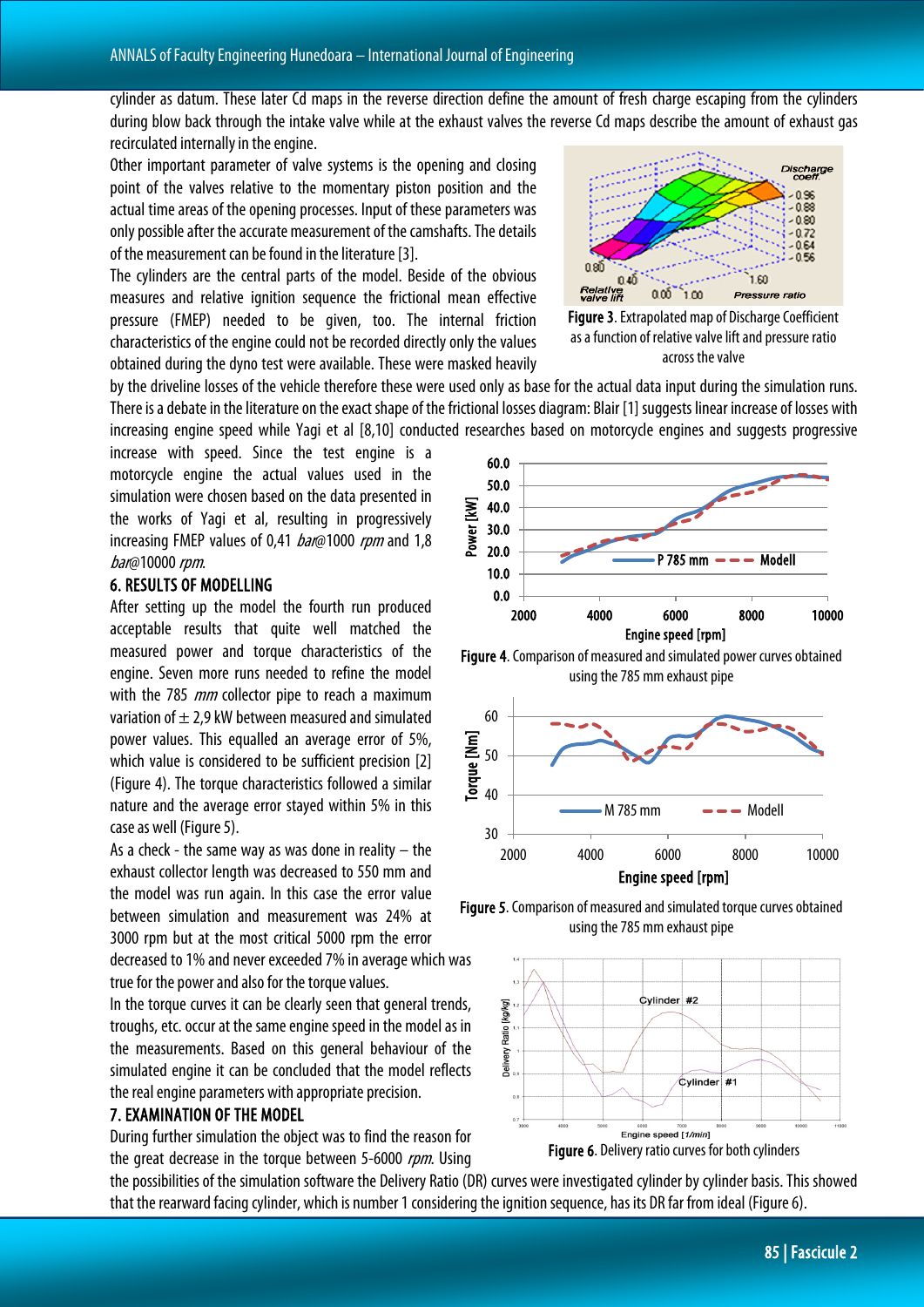To find the cause of the deficit in Delivery Ratio the animation utility of the simulation software was used (Figure 7). This function made possible to visually check the pressure waves in motion within the gases of the engine while also showing the valves at their appropriate position relative to the piston.

With this method it was discovered that the shortage of DR of cylinder #1 is caused by a pressure wave emanating from itself. This wave propagates not only towards the open end of the system but enter s all other openings within the exhaust system. In this case it intrudes into the pipe system of cylinder #2 as well through the cross connecting "balance" pipe. Since this is a V engine the exhaust valves of cylinder #2 are closed when the pressure wave arrives there and the wave is reflected back with the same attitude eg. as a compression wave,



Figure 7. Animation showing cylinder #1 at when the exhaust pressure wave enters the intake port causing back flow and diluting fresh charge with exhaust gas. The red circle shows wavelets produced by a welding protruding into the exhaust flow. Purple shows the superponated pressure, blue the returning (leftward) waves, red is the escaping (rightward) pressure waves

the same way as it arrived from. So it travels again towards the open end of the system but also enters any pipes, now to the header of cylinder #1. It travels up to the valve but arrives there during valve overlap.

The result of this is that the arriving compression wave partially blocks the exhaust process and the outflow from cylinder #1 happens at a much lower speed than from cylinder #2. To worsen things the arriving wave pushes the fresh charge back to the intake port diluting it with exhaust gas. Therefore the combustion process is lower efficiency in this cylinder.

#### 8. ACHIEVED IMPROVEMENTS

To solve the problem caused by the badly timed reflected wave blocking the balance pipe totally seemed to be a good idea. It really would flatten the torque curve at 5000 rpm for a price of loosing around 5 kW from the peak power. As an alternative solution the length of the intake tracts were changed but this would only replace the depression with the same amount of lost kW's from peak power value.

To get the most horizontal torque characteristics a collector pipe shape was found in the simulation environment that contains a 80 mm long conical section where in reality the 6 mm step in diameters was between the OEM collector and the manufactured end pipe. Continued search for the flattest torque curve lead to a solution where the pressure waves originated from cylinder #2 are used to help the gas exchange process in cylinder #1. This was achieved by an 860 *mm* collector pipe. As a result the dip in the torque characteristics could be decreased and the cylinders now can work with the least differing amount of air.

To arrive to this design about 130 simulation runs were conducted. During this work it became clear that the engine could not respond to any changes to produce not only better torque and power distribution with fixed peak values but to improve on the peak figures, too. It was observed that modifications aimed at the physical dimensions of its gas exchange system were not enough to produce the required result. After almost all solutions tried and excluded, the reasons were pinpointed to be the inadequate time area values for the valve events. At this point three possibilities were evaluated:

- changing the intake valve time area,
- » changing the exhaust vale time area,
- changing the time area of both valves.

On the grounds of getting the most out of the engine, camshafts should have been changed. This would have been essential in achieving the desired valve lift and duration characteristics. As described in [3] the intake valve springs are at their limit at full valve lift therefore increasing the intake valve lift any further would require very expensive modifications. For that reason changing the timing and lift values on the intake side or both sides together were not tested.

In contrary to the intake side the exhaust valve spring has some margin at full lift for some improvements. Therefore exhaust valve open duration was lengthened by 22 Crank Degrees (CA<sup>°</sup>) and the lift were increased by 1,3 mm. This modification immediately returned an overall improvement of power and torque in every aspect.

Checking on the p-V diagram (Figure 8. a-b.) the reason of the improvement could be easily identified. The area in the diagram corresponding to the work consumed by the exhaust stroke has been decreased in both cylinders. This change also improved the engine volumetric efficiency and proved to be one of those rare occasions when improvement in performance figures does directly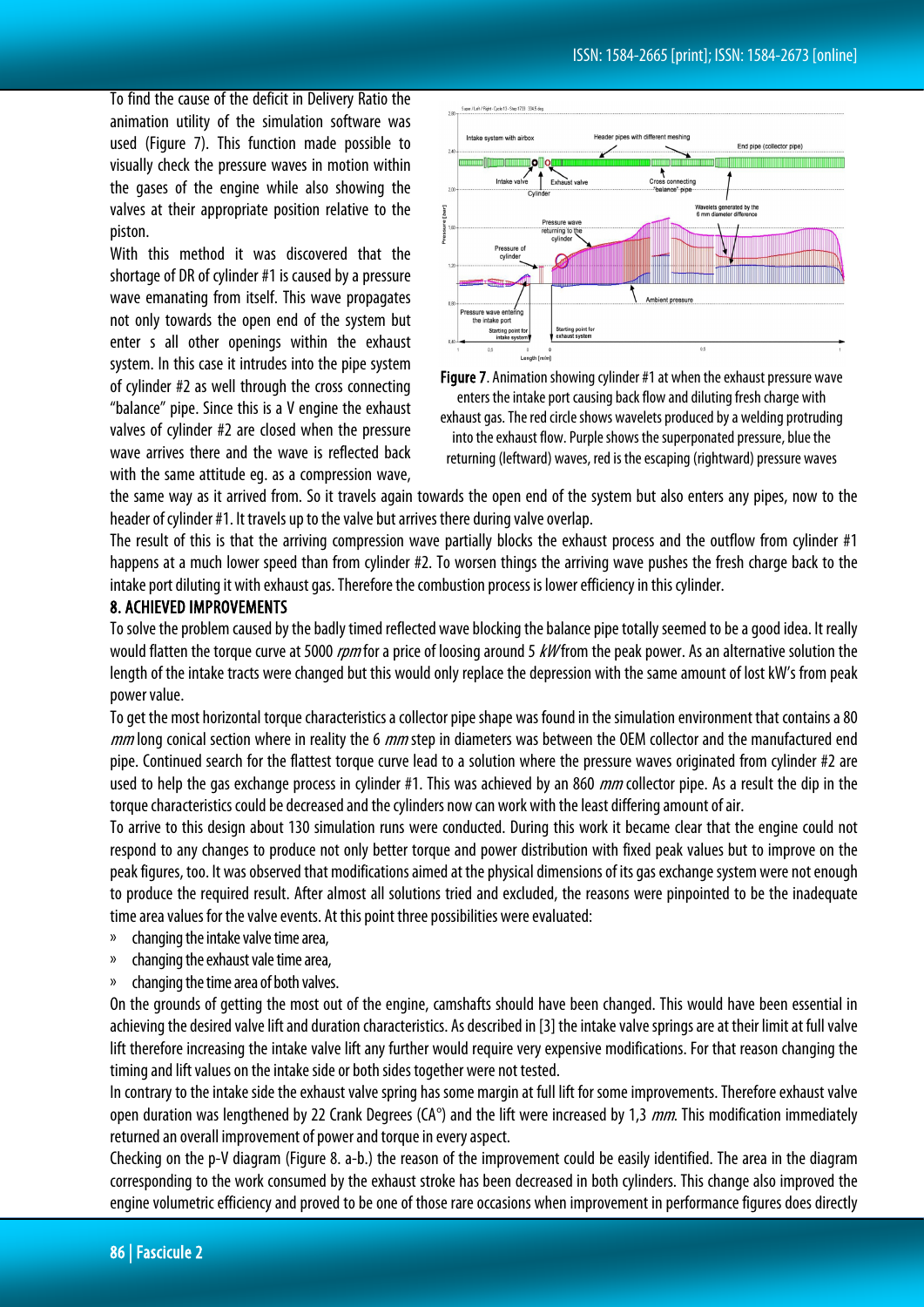not translate to increased fuel consumption. In fact rather the opposite is true: To get the same road performance less fuel is needed thanks to the improved efficiency of the engine. In cylinder #1 the effects of pressure wave tuning achieved with the 860 mm tapered exhaust pipe could also been identified. Because of the positive simulation results a decision was made to implement these changes in the material world.



Fiqure 8. a-b. P-V diagrams of the gas exchange process showing the decrease in pumping losses in red. The green area represents a small improvement in the strength of the intake stroke realized by the smaller amount of exhaust gas back flow.

a: Cylinder #1 b: Cylinder #2

Given that the engine should be used within a vehicle an absorption silencer was added to the model to check its effect on engine parameters. The dimensions of the silencer can be found in Table 3. It was simulated as a series of interconnected chambers, which is shown in Figure 9.



The simulation produced

better results than expected as the silencer's body, represented by a system of

chambers, reflected waves that really helped to fill-in the depression in the torque curve. Peak simulated values of torque and power were significantly increased as well. (Figure 11-12).

At this stage the model changes were implemented to the actual

Figure 9. Representation of the silencer adopted in the simulation environment

engine. Figure 10 shows the actual silencer that was created based on the model information. To check the quality of modelling the results were validated using the dynamometer mentioned above. The outcome of the test showed that the behaviour of the engine model matches very closely the real mechanism.

With the final set of implemented design changes the average model error is 3% between power simulation and measurement, while it is 4% in the torque characteristics (Figure 11-12.C, D curves). The reason for the differences seen in the lower half of the rpm range

is probably caused by the overly rich air-fuel mixture commanded by the OEM Engine Control Unit.



Figure 11. Comparison of power characteristics of simulations and measurement A: Simulation I. (785 mm straight pipe), B: Simulation II. (860 mm straight pipe + exh. cam changed) C: Simulation III. (860 mm pipe with silencer + exh. cam changed), D: Measurement (Silencer with exh. cam)

| Diameter of perforation holes 5 mm      |  |
|-----------------------------------------|--|
| Inner diameter of silencer shell 130 mm |  |
| Length of silencer 450 mm               |  |
|                                         |  |

Table 3. Main dimensions of the absorption silencer Inner diameter of perforated pipe 60 mm



Figure 10. Silencer manufactured based on the results of simulation